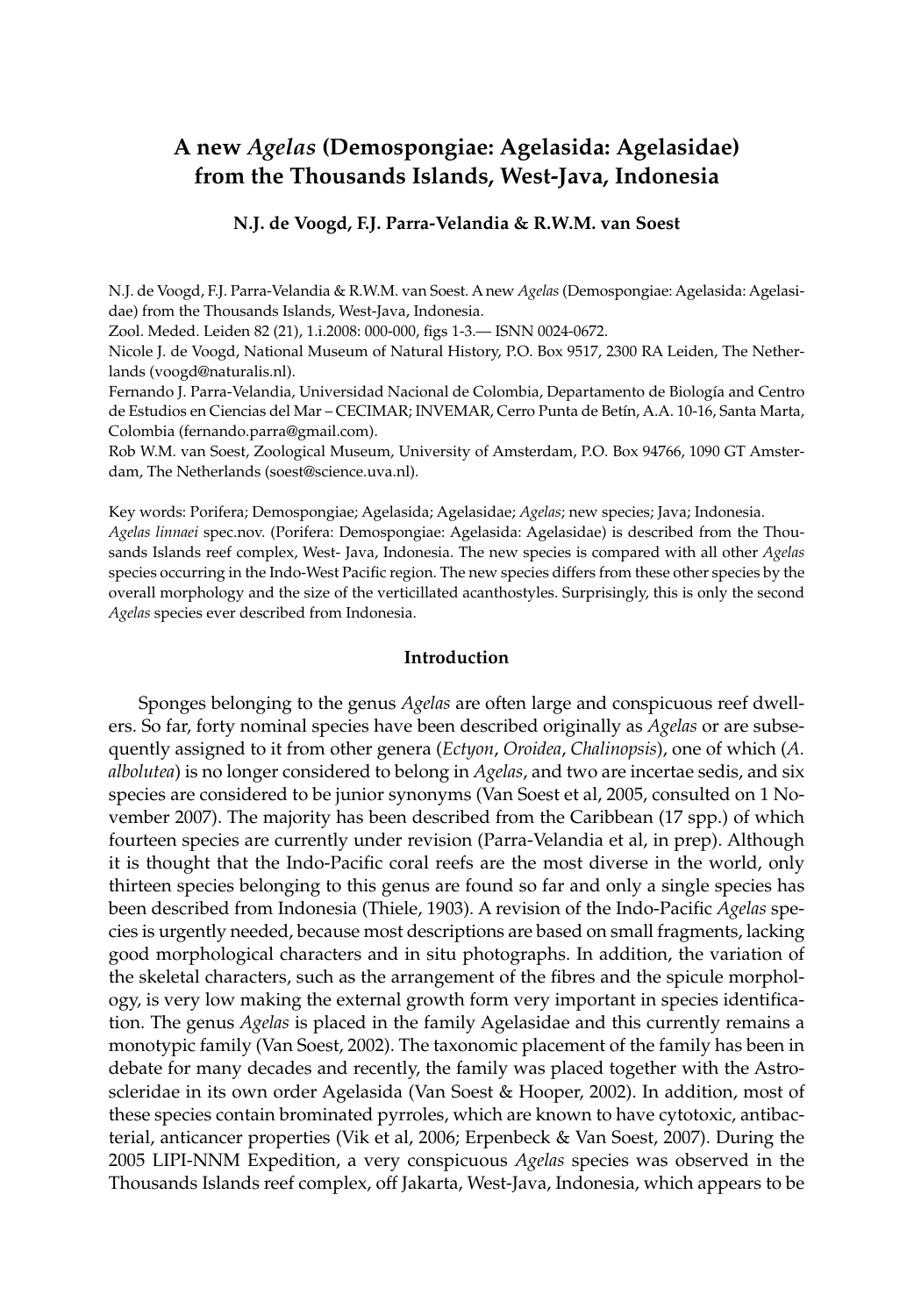undescribed. Interestingly, new bromopyrrole alkaloid derivatives along with known compounds have been isolated from this species and some of these substances showed prominent inhibition against L5178Y mouse lymphoma cells (Hertiani, 2007). To avoid adding to the large number of publications on natural products isolated from unnamed sponges, we decided to describe this species first, despite the need for a revision of the



Fig. 1. *Agelas linnaei* spec. nov., preserved specimen of holotype; (scale bar = 5 cm).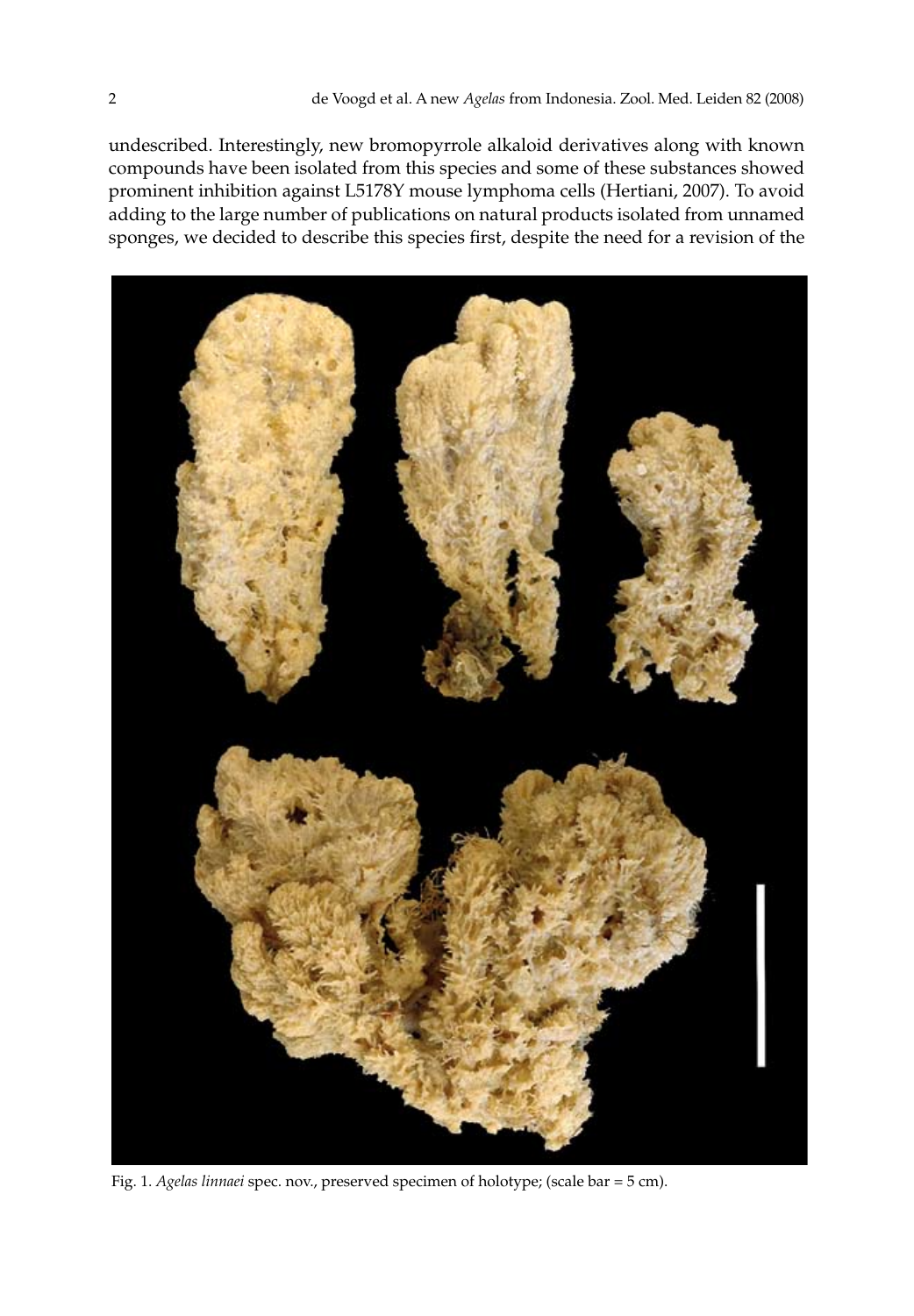Indo-Pacific *Agelas* spp. In the present paper we describe and compare the new species with the other described *Agelas* species from adjacent seas.

## **Materials and methods**

The sponge was collected in the Thousands Islands, West-java, Indonesia by the first author using SCUBA in September 2005. The specimen is preserved in 70% ethylalcohol and deposited in the sponge collection of the National Museum of Natural History (RMNH Porifera). The description presented below is based on external morphology, skeletal architecture and shape and size of the spicules. Spicule dimensions are given as the mean length (range of length measurements) x mean width (range of width measurements) of 100 spicule measurements. For study of the skeletal architecture hand-cut tangential sections of the ectosome and perpendicular sections of the choanosome were made. The sections were air-dried, mounted in Durcupan® ACM on a microscope slide, and studied under a Leitz high power light microscope. Spicule preparations were made by dissolving a small piece of the specimen in 100% nitric acid (HNO3), after which the residue was rinsed four times with water, once with 96% ethanol. The spicules were air-dried on microscopic slides and prepared for study with the light microscope by mounting them in Durcupan® ACM, as well as put on aluminum stubs and coated with gold or gold-palladium for study with a Jeol Scanning Electron Microscope and a FEI QUANTA 200 SEM microscope.

To obtain thin sections of tissue to study the three-dimensional arrangement of skeleton and spicules, pieces of about  $10 \times 10 \times 2$  mm were cut from each specimen, including the surface, then air dried; these samples where washed several times in a commercial detergent solution (Bold, Ariel) and maintained for 24 h in a warm temp  $(35-40^{\circ}C)$ , then were washed and stirred five times in abundant double distilled water, after that washed and stirred twice in ethanol 96%, and finally let to air dry. The images where taken in a HP Scanjet 4070 scanner, with the maximum resolution (2400 dpi) possible.

The classification used here follows the Systema Porifera (Hooper & Van Soest, 2002).

### **Systematic part**

Phylum Porifera Grant, 1835 Class Demospongiae Sollas, 1885 Order Agelasida Hartman, 1980 Family Agelasidae Verrill, 1907 Genus *Agelas* Duchassaing & Michelotti, 1864

> *Agelas linnaei* spec. nov. (figs 1, 2a-b, 3a-d)

Material.— Holotype: RMNH POR. 2109, Indonesia, NW Java, Thousands Islands, Peniki E Island, 5°41'32"S 106°43'03"E; 15m., 25.ix.2005, coll. N.J. de Voogd, # SER41/250905/147.

Shape and size.— Roundly lobate to thickly flabellate. Holotype consists of four separate pieces. The largest piece is 14 cm in width, 8 cm in height and 2.5 cm in diameter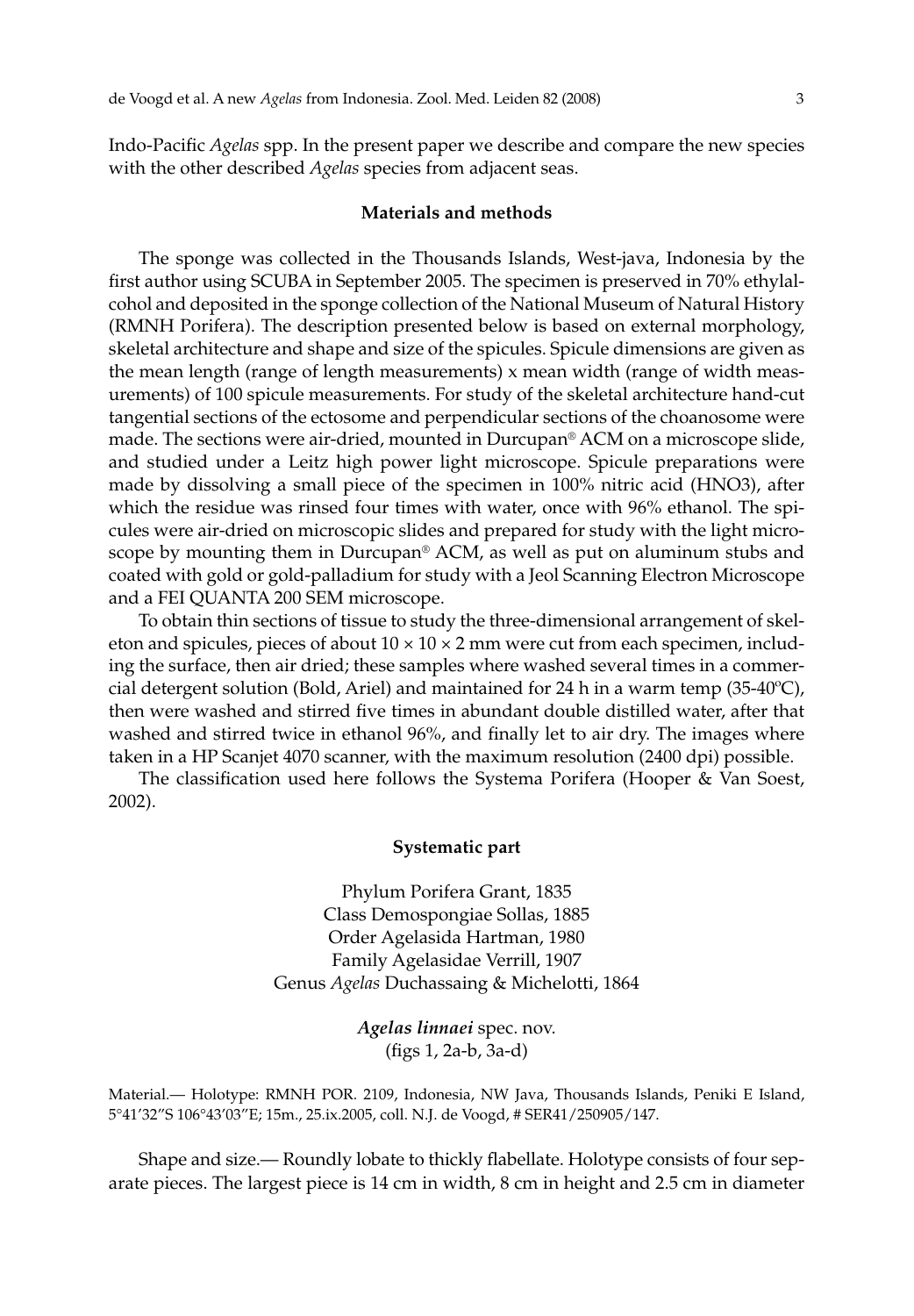

Figs 2a, b *Agelas linnaei* spec. nov. in situ. Photo's N.J. de Voogd.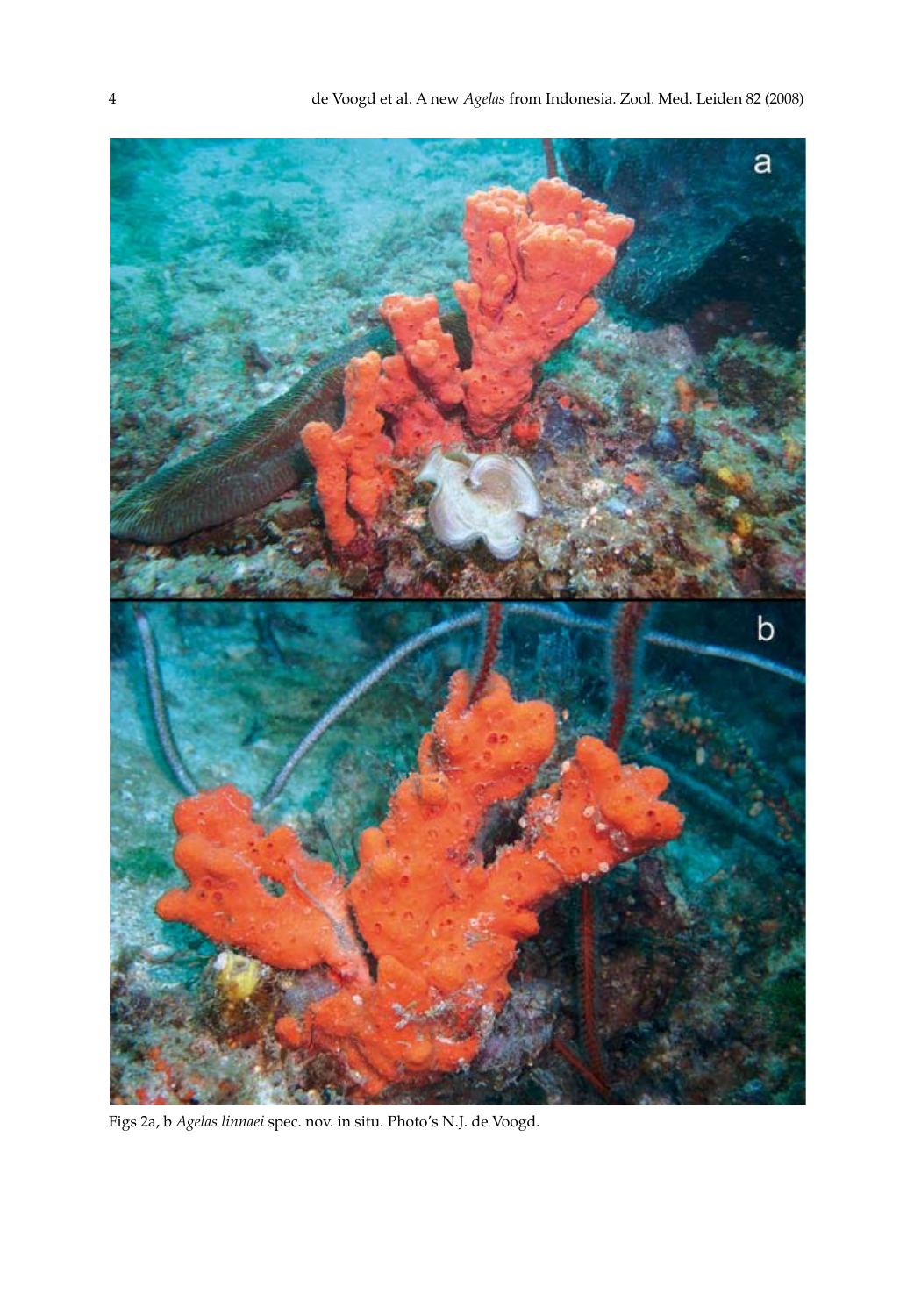(diameter, height, width) (figs 1, 2a-b), but specimens can grow much larger.

Colour.— Bright orange externally to cream-orange internally.

Surface and consistency.— Texture: very soft, spongy; dermis is a bright easily distinguishable membrane, with dense concentrations of conules. The conule height varies from 1 to 3 mm. Small apertures (< 2 mm) are scattered across the body, in between some lobes bigger pores (2-3 mm) may be observed connected to internal axial channels.

Skeleton.— The interior is densely punctured by primary canals 200 μm-2 mm in diameter, from which secondary canals radiate, 100 μm-1.0 mm wide. The conules are reinforced internally by tracts of fibers. The skeleton is an irregular and dense reticulation of spongin fibres; primary fibres (35-80 µm in diameter), aggregated in packs, more or less undulated, heavily cored (1-7 spicules in cross section) and echinated; secondary interconnecting fibres (25-40 µm in diameter) are not cored and less echinated than the



Fig. 3. a, Thin section of skeleton (scale bar = 5 cm), b, cross section of choanosomal skeleton, c, large verticillated style, (scale bar = 20 μm), d, small verticillated style, (scale bar =10 μm).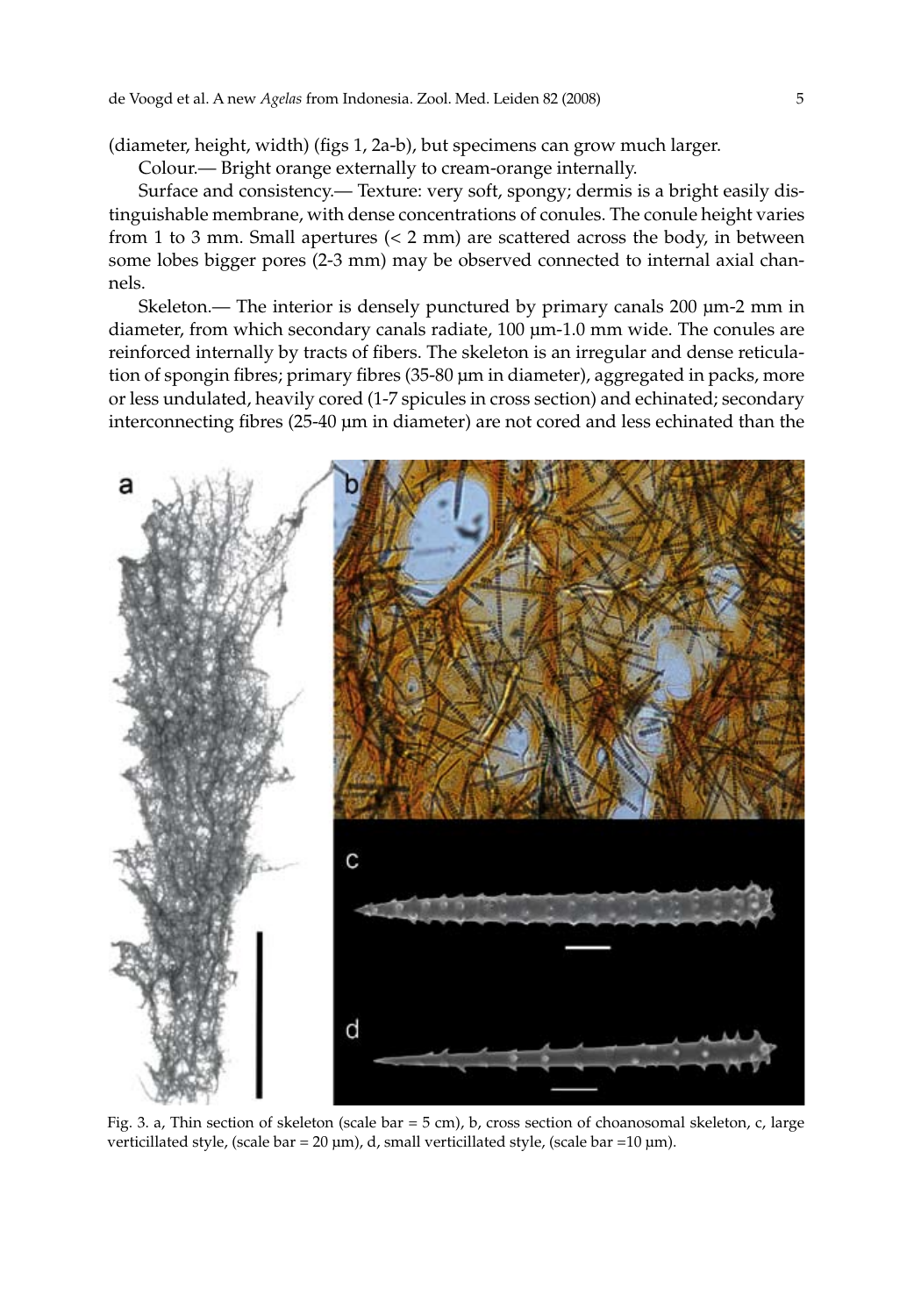primaries; tertiary fibres (20-30 µm in diameter) present and echinated in a similar fashion as the secondaries also uncored (fig. 3a, b). Meshes irregular from 100-250 µm in diameter.

Spicules.— Acanthostyles ( $N = 100$ ) are straight, but a few are slightly curved; the whorls, measured in the middle third of the spicule, have 5-12 spines depending on the width, they are conspicuous in the spicule center but sometimes faint and irregular at the spicule tip and head; the average length of spicules is 187 μm (78.7-372.3 μm), the average width is 12.1 μm (5.2-24 μm) and the average number of whorls is 19.3 (11-33) (fig. 3c, d).

Ecology.— Locally very abundant, overgrowing other reef invertebrates.

Distribution.— Only observed at type locality, Peniki Island and the island Payang Kecil in the Thousands Islands Reef complex, off Jakarta, West-Java, Indonesia.

Etymology.— The species is named to honour Carolus Linnaeus, or Carl von Linné, to celebrate 250 years of binomial nomenclature.

#### **Discussion**

In this paper we describe a new sponge from Indonesia belonging to the genus *Age*las. A. linnaei spec. nov. is characterized by its very soft consistency, surface with conules, the flabelliform to lobate morphology and the dimension of the verticillated acanthostyles. So far the species has not been recorded elsewhere in Indonesia despite its conspicuousness and extensive historical and recent surveys at many localities within the Indonesian Archipelago. Thirty-three species are presently assigned to the genus *Agelas* (World list of Extant Porifera; http://www.vliz.be/vmdcdata/porifera/) of which around 13 are recorded from the Indo-Pacific region. Here we compare our new species with other *Agelas* species from Indonesia and adjacent waters. Apart from two records of *Agelas mauritiana* and *Agelas ceylonica* of widespread Indo-Pacific species by Van Soest (1989), only one other *Agelas* species has been described from Indonesia. *A. cavernosa* (Thiele, 1903) from Ternate, Maluku, is an irregular mass with a few short fingerlike projections. Although, the type consists only of a very small fragment, this species clearly differs from our new species by the smaller maximum size of the acanthostyles (200 × 15 µm). Three other *Agelas* species have been frequently observed (by NdV and RvS) from various localities within Indonesia (e.g. Bali, NW Java, East-Kalimatan, N & S Sulawesi), these are: *A. ceylonica* (Dendy, 1905), *A. nakamurai* Hoshino, 1985 and *A. nemoechinata* Hoshino, 1985. The type of *A. ceylonica* from the Gulf of Manaar consists of a few slender, anastomosing, sub-cylindrical branches arising from an irregular, proliferous basal crust of which the acanthostyles have a maximum dimension of  $240 \times 20$ µm. *A. nakamurai* originally described from the Ryukyus Islands, Japan is a massive, rounded or thickly encrusting orange to red sponge. Unlike our species, the surface is smooth with uneven irregularly meandering surface grooves. The acanthostyles are all of a similar length (226  $\mu$ m (185-267  $\mu$ m) × 12  $\mu$ m (8-15  $\mu$ m)) and the longest is much smaller than those our new species. *A. nemoechinata* is, like the previous species, massive to thickly encrusting, but the colour is brown with an uneven, honeycomb-like surface. The spicules are 189  $\mu$ m (170-210  $\mu$ m) × 11  $\mu$ m (9-13  $\mu$ m)) in dimension and are occasionally sharply pointed at both ends. *A. semiglaber* Pulitzer-Finali, 1996 is described from Papua New Guinea. The specimen was only a small crust on a pebble, merely suf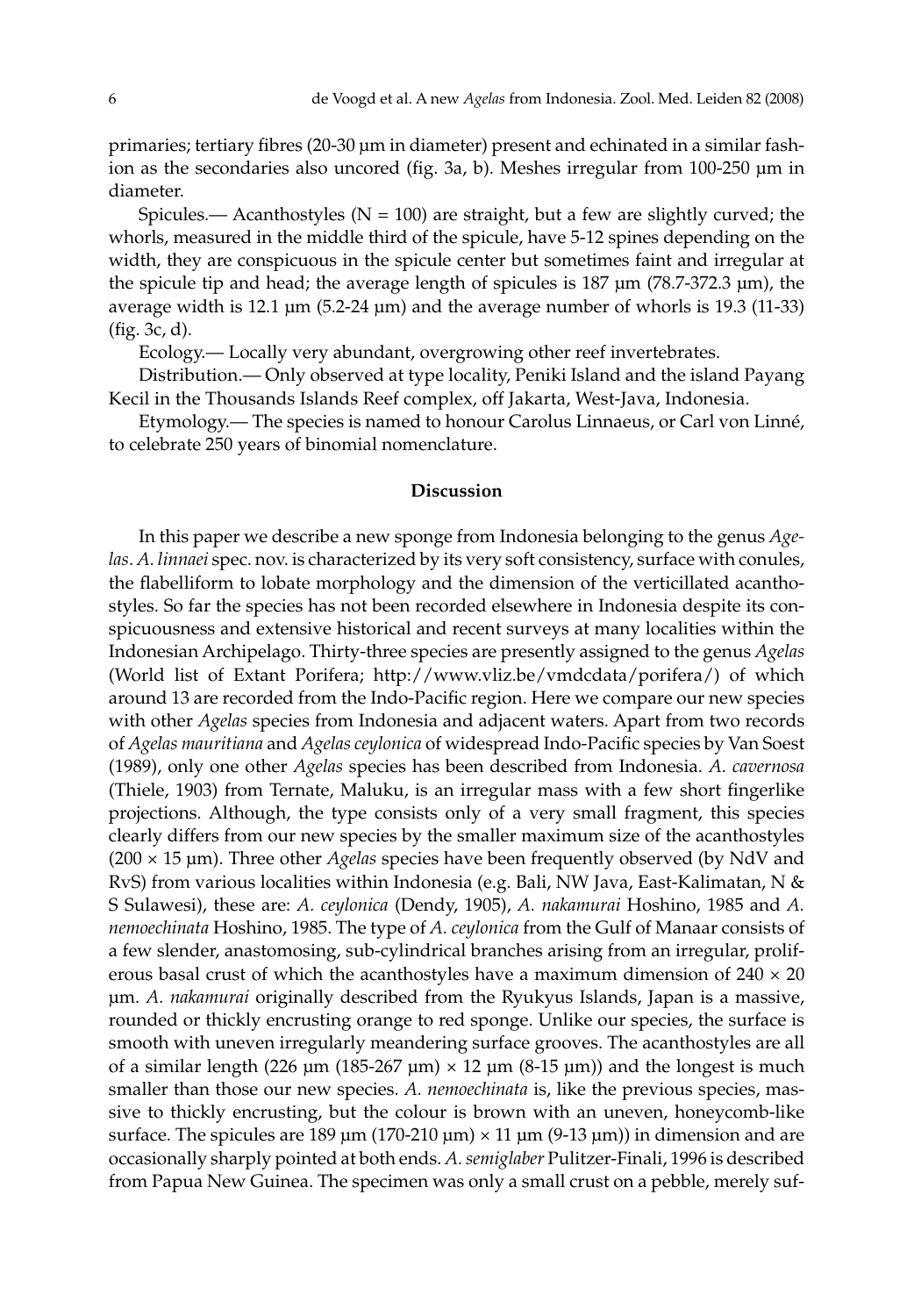ficient for a spicule slide. The verticillated styles are in two size categories of which the maximum and minimum dimensions are almost similar to our new species. However, we cannot distinguish different size categories, because of the overlap in spicule dimension. In addition, the larger ones are, unlike our new species, completely smooth in the middle (230-375  $\mu$ m  $\times$  11-16  $\mu$ m), while the smaller ones are entirely spined (75 - 100  $\times$ 3.5 µm). Pulitzer-Finali (1982) described *A. robusta*, from Hong Kong. The type material is  $6 \times 3$  cm and was apparently a massive sponge with a tough and resilient consistency and clathrous structure. This species differs from *A. linnaei* in its morphology and by its very stout acanthostyles with short, blunt spines (170-250 μm × 14-30 µm). *A. gracilis* (Whitelegge 1897) is described from the Funafuti Atoll in the Pacific Ocean from the deeper subtidal (72-125 m). It is subcylindrical, unbranched, and the surface is uneven with numerous minute conuli. The consistency is soft but tough. Although Whitelegge only described one size category of verticillated styles (100-220  $\mu$ m  $\times$  7-13  $\mu$ m), Lévi & Lévi (1989) also found a specimen from the deeper subtidal (85-90 m) in the Philippines with megascleres in two size categories (I, 90-120  $\mu$ m  $\times$  7-8  $\mu$ m, II, 190-290  $\mu$ m  $\times$  8-13 um) and an intermediate size class (150-190  $\mu$ m  $\times$  8-12  $\mu$ m). They examined the type and concluded that the specimen from the two localities belonged to the same species. This species clearly differs from our new species by its cylindrical branches, smaller acanthostyles and by the fact that it only occurs in deeper water. Two other *Agelas* were described from deep water off New Caledonia; *A. dendromorpha* (Lévi, 1993) and *A. novaecaledoniae* (Lévi & Lévi, 1983). *A. dendromorpha* has a bush-like appearance with acanthostyles in two size categories (I. 60-100  $\mu$ m  $\times$  3-4  $\mu$ m, II. 130-260  $\mu$ m  $\times$  10-12  $\mu$ m), which is clearly different from our new species. In addition, the smaller sized acanthostyles are peculiar in morphology, as they do no possess the verticillation. *A. novaecaledoniae* is an ochre-brown elastic thick plate, with an irregular clathrous surface. The megascleres are in two size categories, but contain acanthoxeas (120-250  $\mu$ m  $\times$  5  $\mu$ m) in addition to acanthostyles (100-190 µm × 5-8 µm). The type of *A. bispiculata* (Vacelet, Vasseur & Lévi, 1976) from Madagascar consists of five small hemispherical fragments. The acanthostyles are in two size categories (I. 55-120  $\mu$ m × 6-10  $\mu$ m, II. 320-400  $\mu$ m × 6-10 µm), which have a clear differentiation with the larger ones in the axial skeleton, and the smaller ones echinating the fibres. Another species from Madagascar *A.* (as *Ectyon*) *carpenteri* Gray 1867 is a nomen nudum, as the author only gives a brief reference to another species without a clear description. *A. axifera* Hentschel, 1911 from Southwestern Australia is a red-brown, club-shaped sponge with an irregular surface. The megascleres consist of a mixture of acanthostyles and acanthoxeas of similar dimensions (112- 152  $\mu$ m  $\times$  5-7  $\mu$ m). The morphology and size and shape of the megascleres are very different from our new species. The type of *A. marmarica* (Lévi, 1958) from Saudi Arabia is an orange sponge which covers coral substrate. The acanthostyles are not larger than 230 × 10 µm, which is much smaller than our new species. The type of A*. mauritiana* (Carter, 1883) from Mauritius consists of a small fragment of 5 cm and the acanthostyles are about 220 µm in length. The description is very concise, but the spicule dimensions do not fit our spicule measurement. There are similarities between Indonesian *A. linnaei* spec. nov. and Caribbean *A. clathrodes* (Schmidt, 1870) and *A. citrina* Gotera & Alcolado 1987, which may – if proven to be of phylogenetic significance – have biogeographic and evolutionary implications. The presence of secondary and tertiary fibers in the skeleton arrangement, the architecture and length of the spicules,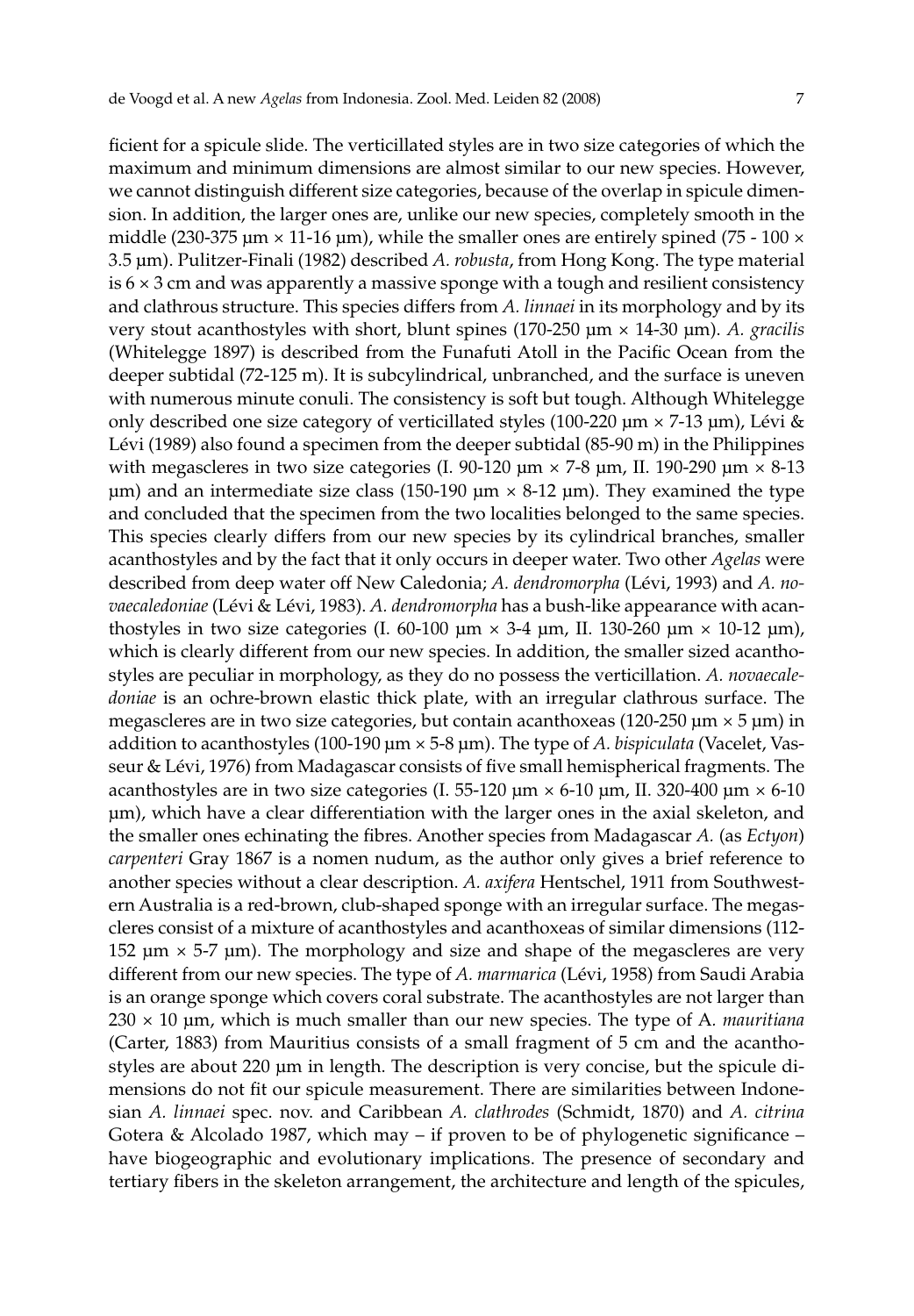the surface conules and the chrome color are shared with these two species. The most remarkable difference is that *A. clathrodes* and *A. citrina* have an extremely cavernous choanosome while *A. linnaei* spec.nov. is more dense with narrow channels.

In conclusion, although this is only the second description of a new species of *Agelas* from Indonesia, we expect that forthcoming reef explorations will discover more species; hence we expect that the number of *Agelas* spp. present in the Indo-Pacific region will eventually outnumber the Caribbean *Agelas* species.

## **Acknowledgements**

This publication is a result of the Thousand Islands Expedition, September 2005, organized by the Research Centre for Oceanography (PPO-LIPI, Jakarta, Indonesia) and the National Museum of Natural History - Naturalis (Leiden, The Netherlands). The research by Naturalis was part of the project "Climate change and Indonesian coral reef biotas" within the theme "Biodiversity in relation to Global Change" of the Council for Earth and Life Sciences of the Netherlands Organization for Scientific Research (ALW-NWO grant 852.000.50). We are grateful to LIPI for granting research permits. We thank the staff of PPO-LIPI and Bert Hoeksema for logistic support. The first author received financial support of the "European Commission's Research Infrastructure Action via the SYNTHESYS Project" for examining type material in the London and Berlin Museum. The second author received financial support from Colombian Science Fund-COLCIEN-CIAS (*Agelas* systematics and biogeography: 1101-09-11241), from the Netherlands Foundation for the Advancement of Tropical Research WOTRO (WB 82-261), and matching funds from Universidad Nacional de Colombia-División de Investigaciones Sede Bogotá (DIB) and Universiteit van Amsterdam-IBED. We thank Lisa Becking, Koos van Egmond and Jack van Oijen for technical assistance.

#### **References**

- Carter, H.J., 1883. Contributions to our knowledge of the Spongida.— Annals and Magazine of Natural History (ser. 5) 12: 302-329.
- Dendy, A., 1905. Report on the sponges collected by Professor Herdman, at Ceylon, in 1902. Pp. 57-246, pls I-XVI.— *In*: Herdman, W.A. (Ed.), Report to the Government of Ceylon on the Pearl Oyster Fisheries of the Gulf of Manaar 3 (Supplement 18). (Royal Society: London).
- Erpenbeck, D. & R.W.M. Van Soest, 2007. Status and perspective of sponge chemosystematics.— Marine Biotechnology 9: 2-19.
- Gray, J.E., 1867. Notes on the Arrangement of Sponges, with the Descriptions of some New Genera. Proceedings of the Zoological Society of London 1867(2): 492-558, pls XXVII-XXVIII.
- Hentschel, E., 1911. Tetraxonida. 2. Teil. In. Michaelsen, W. & R. Hartmeyer (eds), Die Fauna Südwest-Australiens.— Ergebnisse der Hamburger südwest-australischen Forschungsreise 1905. Volume 3(10). (Fisher: Jena).
- Hertiani, 2007. Isolation and Structure Elucidation of Bioactive Secondary Metabolites from Indonesian Marine Sponges.— PhD-thesis. University of Düsseldorf, Germany.
- Hoshino, T., 1985. Description of two new species in the genus *Agelas* (Demospongiae) from Zamami Island, the Ryukyus, Japan.— Proceedings of the Japanese Society of Systematic Zoology. 30: 1-10.
- Lévi, C., 1993. Porifera Demospongiae: Spongiaires bathyaux de Nouvelle-Calédonie, récoltés par le 'Jean Charcot'. Campagne BIOCAL, 1985. Pp. 9-87.— *In*: Crosnier, A. (ed.), Résultats des campagnes MUSORSTOM, Volume 11. Mémoires du Muséum national d'Histoire naturelle (A, Zoologie) 158: 1-426.